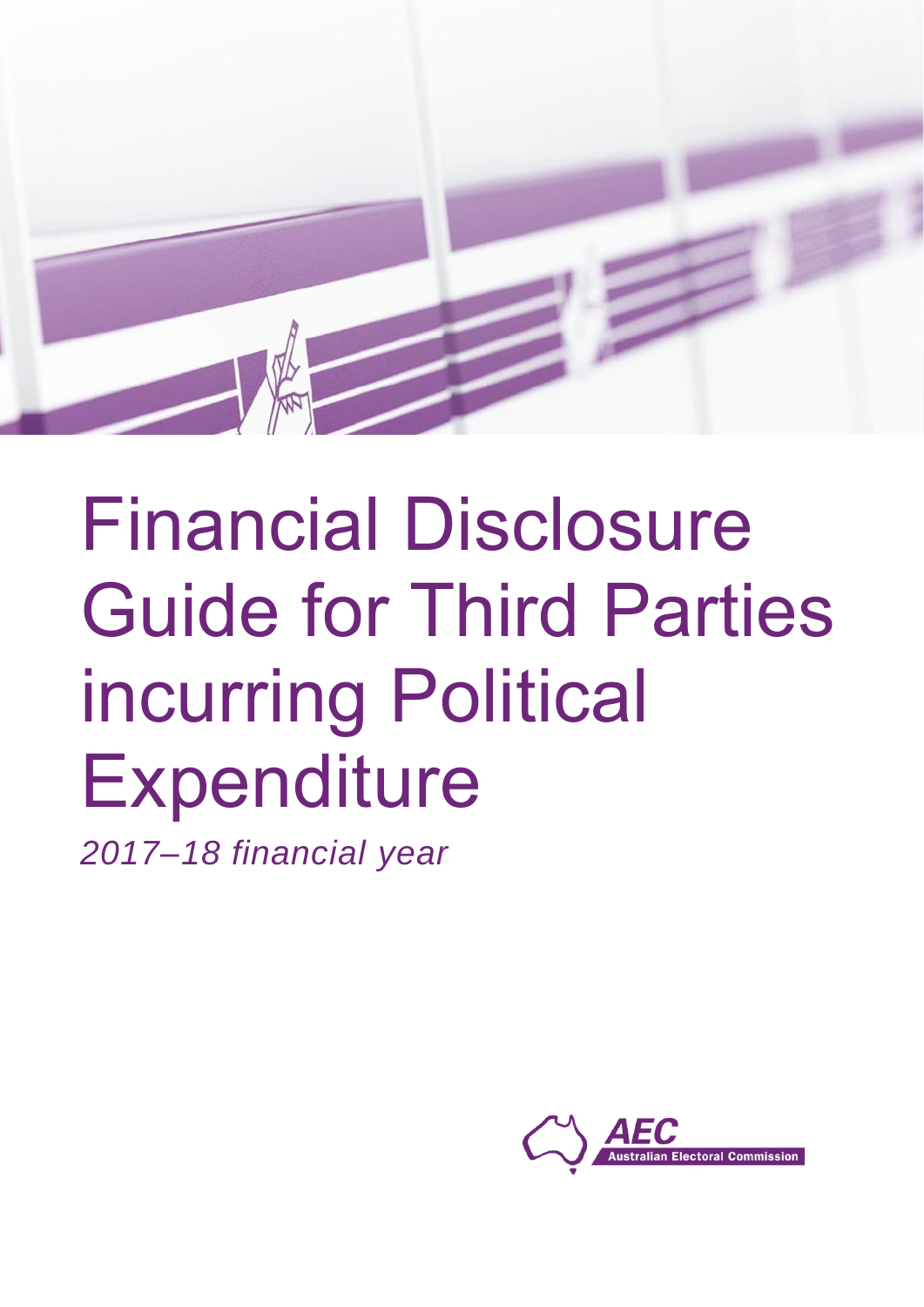The Australian Electoral Commission asserts the right to be recognised as author of the original material in the following manner:



© Commonwealth of Australia 2018.

Unless otherwise noted, the AEC has applied the Creative Commons Attribution 4.0 International Licence (Licence) to this publication with the exception of the Commonwealth Coat of Arms, the AEC's logos, and content supplied by third parties. Use of material subject to the Licence must not assert or imply any connection with, or endorsement by, the AEC unless with express prior written permission.

The Australian Electoral Commission asserts the right of recognition as author of the original material. The publication should be attributed as Financial Disclosure Guide for Third Parties incurring Political Expenditure.

Enquiries regarding the licence and any use of this document are welcome at:

Funding and Disclosure Australian Electoral Commission Locked Bag 4007 Canberra ACT 2601

Email: [fad@aec.gov.au](mailto:fad@aec.gov.au) Phone: 02 6271 4552

[www.aec.gov.au](http://www.aec.gov.au/)

Published May 2018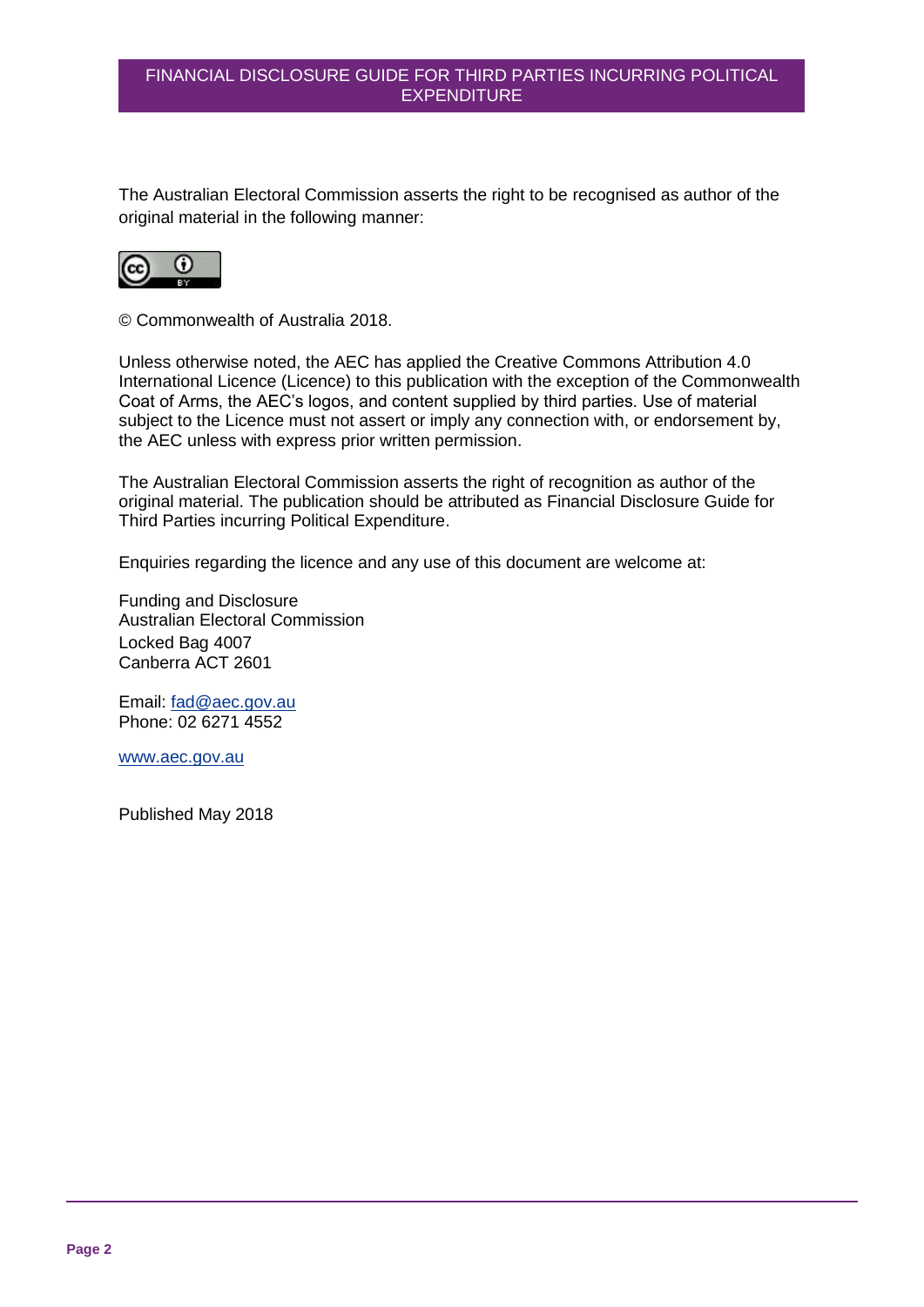# <span id="page-2-0"></span>**Contents**

| Information to be disclosed in the third party return of political expenditure 10          |
|--------------------------------------------------------------------------------------------|
| Part 1: Political expenditure for financial year 1 July 2017 to 30 June 2018 10            |
| Part 2: Gifts received for political expenditure for financial year 1 July 2017 to 30 June |
|                                                                                            |
|                                                                                            |
|                                                                                            |
|                                                                                            |
|                                                                                            |
|                                                                                            |
|                                                                                            |
|                                                                                            |
|                                                                                            |
|                                                                                            |
|                                                                                            |
|                                                                                            |
|                                                                                            |
|                                                                                            |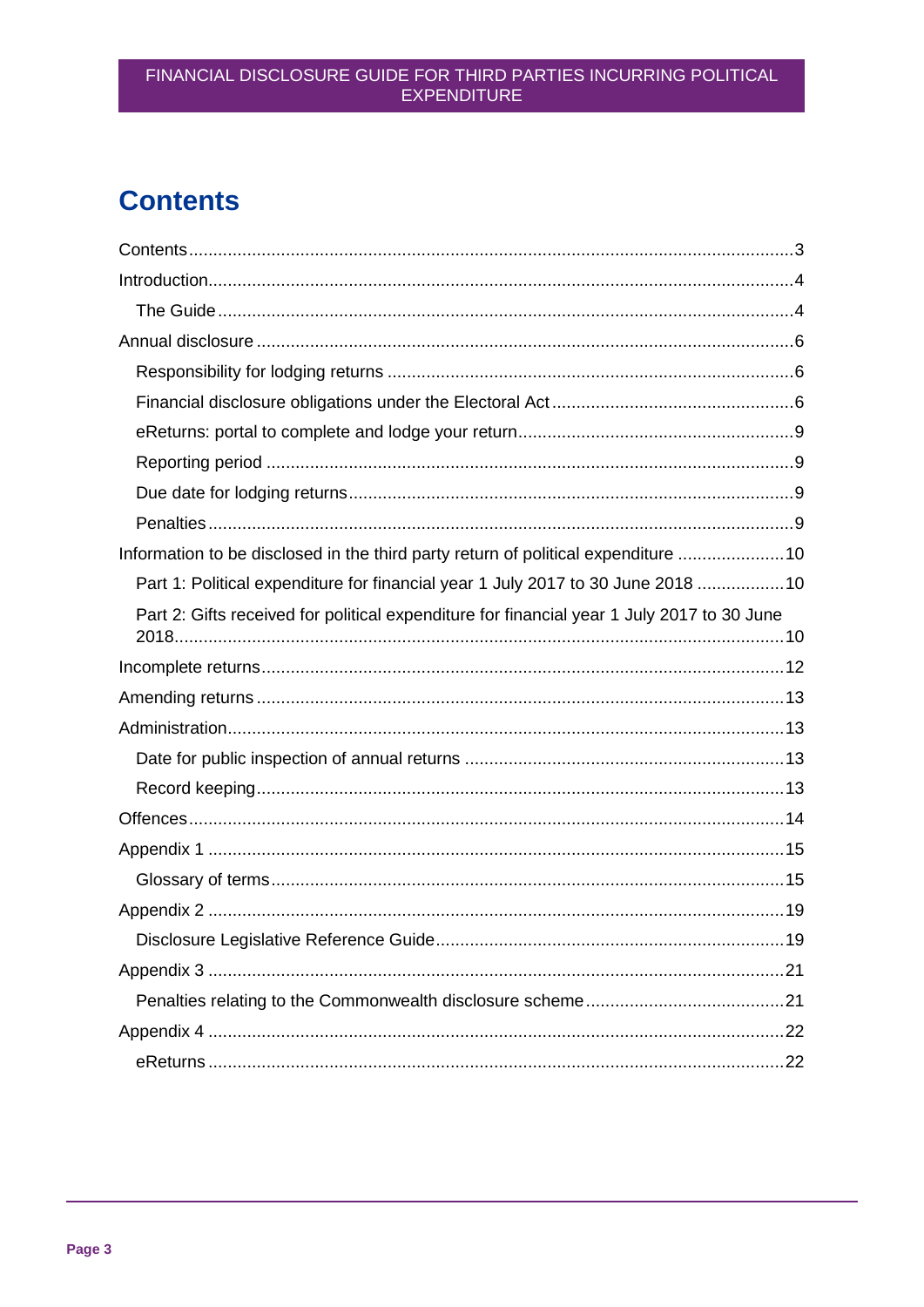# <span id="page-3-0"></span>**Introduction**

The Commonwealth funding and disclosure scheme (the disclosure scheme) established under Part XX of the *Commonwealth Electoral Act 1918* (Electoral Act), deals with the public funding of federal election campaigns and the disclosure of detailed financial information.

The disclosure scheme was introduced to increase overall transparency and inform the public about the financial dealings of political parties, candidates and others involved in the electoral process.

The disclosure scheme requires candidates, federally registered political parties, their state branches and local branches/sub-party units (referred to collectively as political parties in this guide), their associated entities, donors and other participants in the electoral process, to lodge an annual or election period financial disclosure return with the Australian Electoral Commission (AEC).

The disclosure returns are then published on the AEC website.

## <span id="page-3-1"></span>**The Guide**

This version of the Financial Disclosure Guide for Third Parties incurring Political Expenditure (Guide for third parties incurring political expenditure) applies to returns for the 2017–18 financial year.

The AEC releases a series of publications designed to assist political parties, candidates, donors and other persons that may have financial disclosure obligations under the Electoral Act. These publications are:

- Financial Disclosure Guide for Political Parties
- Financial Disclosure Guide for Associated Entities
- Financial Disclosure Guide for Donors to Political Parties
- Financial Disclosure Guide for Election Donors
- Financial Disclosure Guide for Candidates and Senate Groups

The Guide for third parties incurring political expenditure is designed to assist third parties to understand their financial disclosure obligations under Part XX of the Electoral Act.

The Guide for third parties incurring political expenditure provides information derived from the Electoral Act as well as from the experiences of the AEC in the administration of the disclosure scheme. While it is a user-friendly guide to Commonwealth funding and disclosure requirements it does not address the whole of the Electoral Act. The Guide for third parties incurring political expenditure should not be used as a substitute for specific legal advice on detailed disclosure or compliance issues.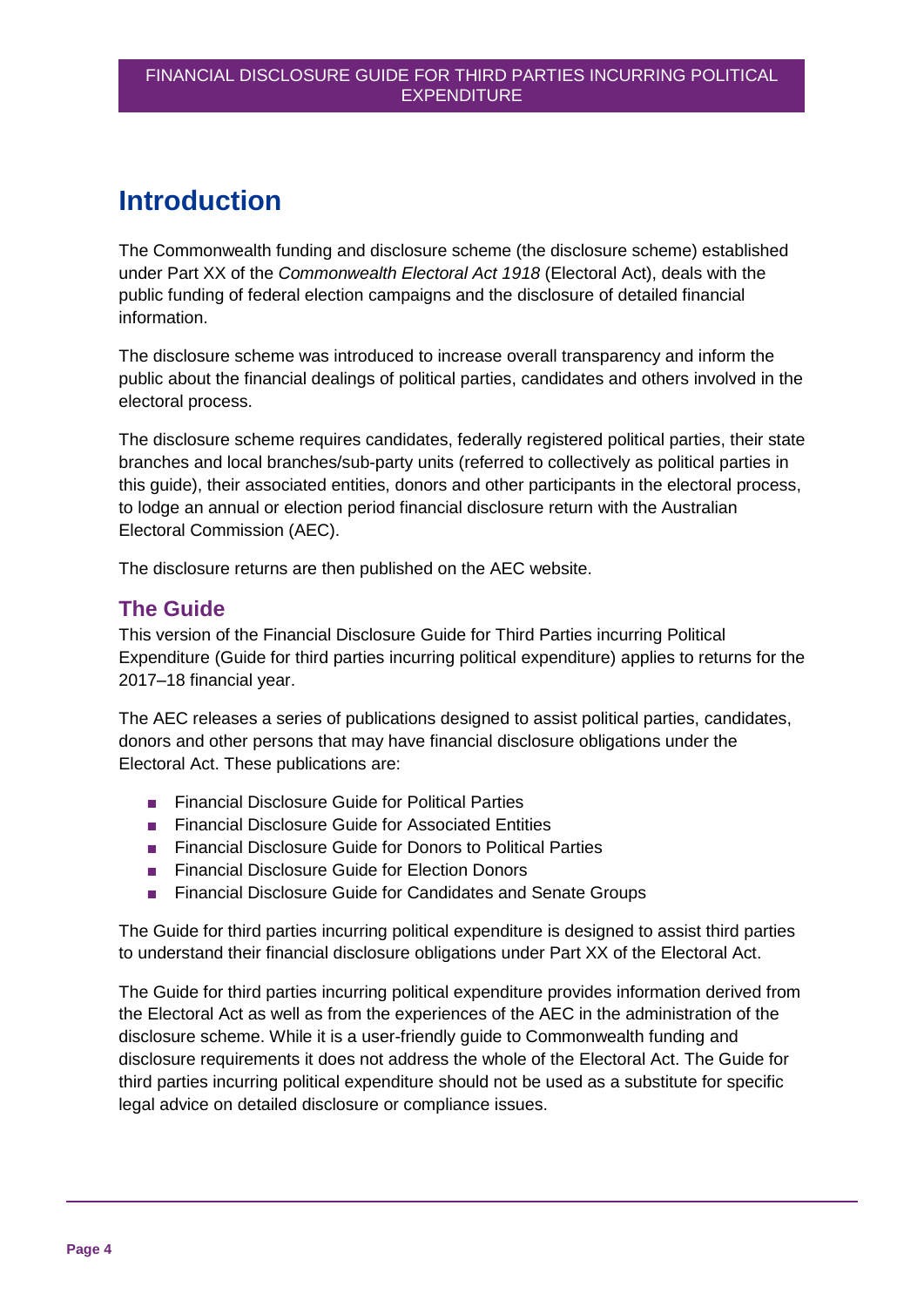Users are urged to read and familiarise themselves with the relevant parts of the Electoral Act and to seek their own independent advice where necessary.

Additional information and advice on the disclosure scheme is available from the AEC. The AEC's contact details are listed at the front of this guide.

The Electoral Act and all guides published by the AEC are available at [www.aec.gov.au.](file://///prod.aec.gov.au/file/NATIONAL_OFFICE/Legal%20&%20Compliance/Funding%20&%20Disclosure/Publications/Website/2012–13/www.aec.gov.au) The annual and election returns are also available for viewing on this site after the public release date. A searchable database is provided which allows data to be exported.

The Guide for third parties incurring political expenditure incorporates text boxes to highlight important information. Each text box is prefaced with a symbol. For example:



A warning symbol indicates information relating to a legal obligation under the Electoral Act.



A timing symbol indicates a due date.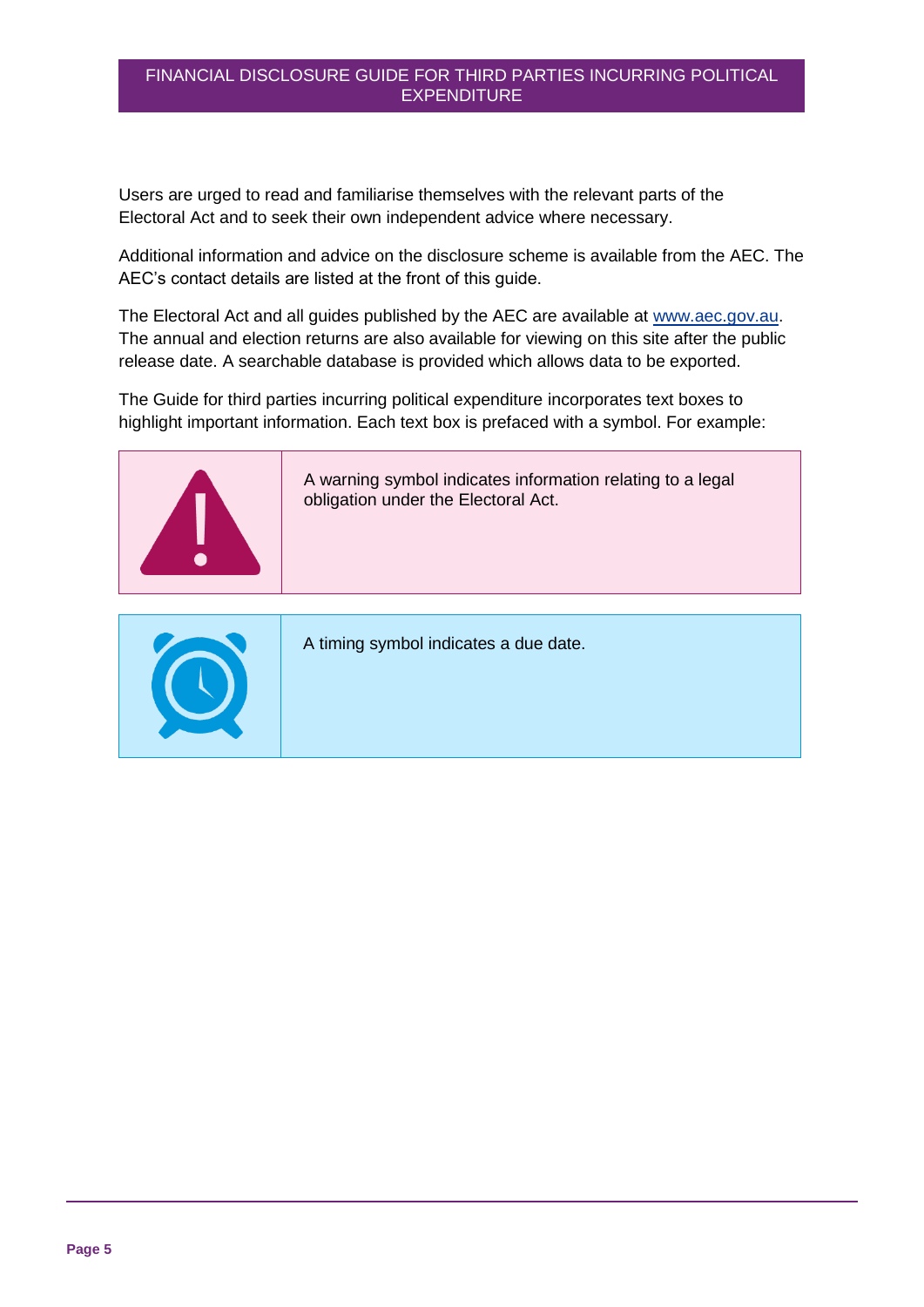# <span id="page-5-0"></span>**Annual disclosure**

## <span id="page-5-1"></span>**Responsibility for lodging returns**

Responsibility for lodging returns lies with the person that incurred political expenditure for the purposes defined in section 314AEB(1)(a) of the Electoral Act.

A person who incurred political expenditure, by or with his or her own authority must sign their return.

Where the third party is an organisation, a person with appropriate authority and access to financial records must sign the return.

In the case of a company this may be the CEO, company secretary or financial controller. In the case of a trust it would be the trustee.

A return of political expenditure is not required to be lodged by a:

- registered political party
- Commonwealth Government Department or Agency
- member of the Commonwealth Parliament
- candidate in a House of Representatives or Senate election.

## <span id="page-5-2"></span>**Financial disclosure obligations under the Electoral Act**

Sections 314AEB and 314AEC of the Electoral Act govern lodgement of annual disclosures by third parties.

Section 314AEB provides that a person:

- who incurs political expenditure during the 2017–18 financial year; and
- the amount of the political expenditure was more than the disclosure threshold

must within 20 weeks after the end of the financial year furnish to the AEC a return in the approved form.

On 15 March 2018, the *Electoral and Other Legislation Amendment Act* 2017 (EOLA Act) commenced which extended the application of previous authorisation requirements to modern communication channels and methods, including online platforms, bulk text messages and robo-calls. For the 2017-18 financial year there will be a requirement to report expenditure under section 314AEB(1)(iii) for both the previous and new authorisation section of the Electoral Act.

The Third Party Return of Electoral Expenditure Disclosure Return (the return) requires disclosure of the following information covering the financial year from 1 July to 30 June:

■ political expenditure incurred for one or more of the following five specified purposes listed in section 314AEB(1)(a):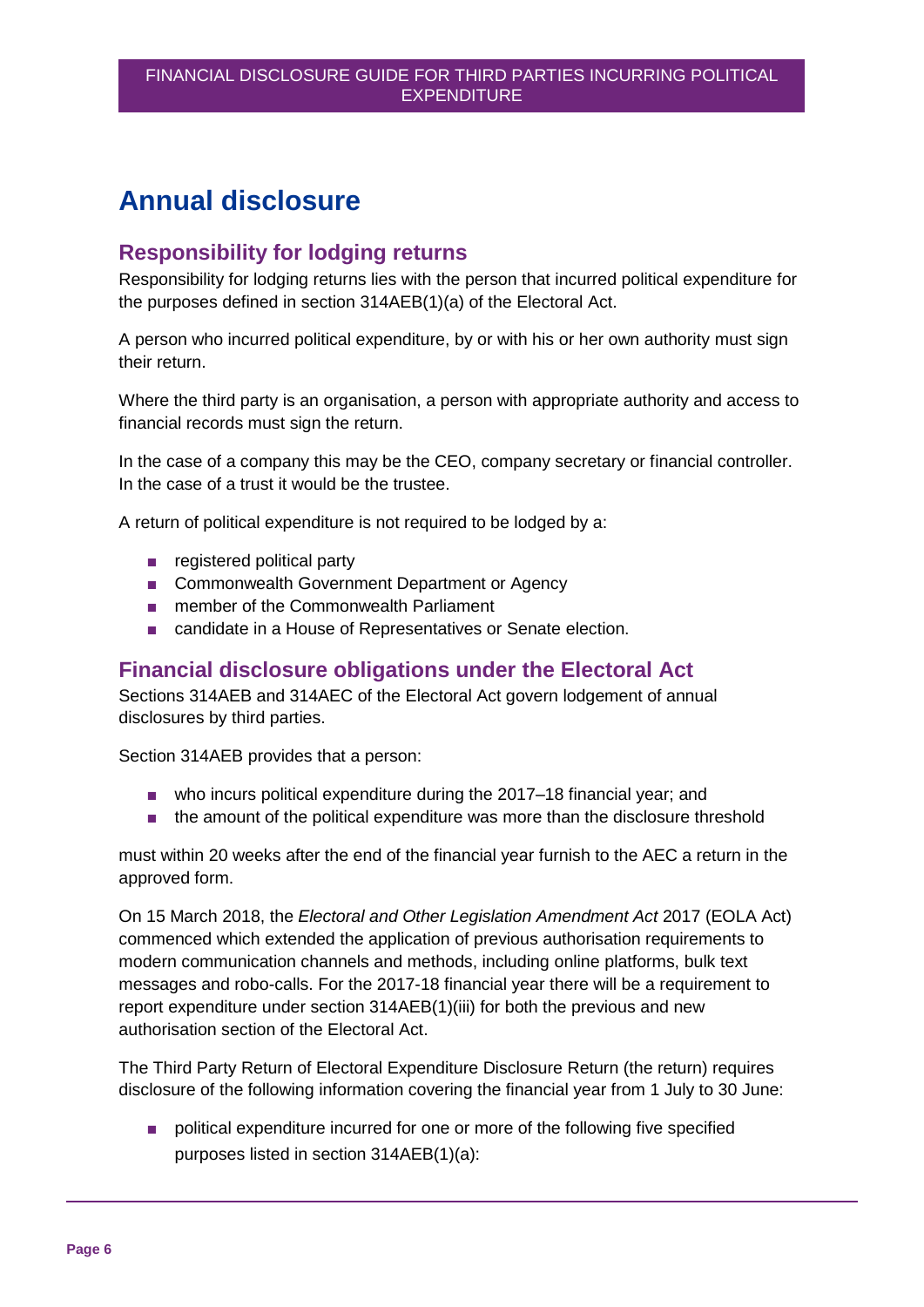- 1. public expression of views on a political party, candidate in an election or member of the Commonwealth Parliament by any means;
- 2. public expression of views on an issue that is, or is likely to be, before electors in an election (whether or not a writ has been issued for the election) by any means;
- 3. **For period 1 July 2017 to 14 March 2018:** printing, production, publication, or distribution of any material that is required under s 328, s 328A or s 328B of the Electoral Act to include a name, address or place of business;

#### **For period 15 March 2018 to 30 June 2018:**

the communication of any electoral matter (other than that at item 1 or item 2) that is required by section 321D to be authorised;

- 4. broadcast of political matter (other than that at item 3) in relation to which particulars are required to be announced under subclause 4(2) of Schedule 2 to the *Broadcasting Services Act 1992;*
- 5. opinion polling and other research relating to an election (whether or not a writ has been issued for the election) or the voting intentions of electors.

## **What do sections 328, 328A and 328B do? (Sections 328,328A and 328B repealed and replaced from 15 March 2018)**

- Section 328 of the Electoral Act requires all electoral advertisements to include the name and address of the person who authorised the advertisement and, except in the case of newspapers, the name and place of business of the printer at the end.
- Section 328A of the Electoral Act imposes a similar requirement on electoral advertisements on the internet.
- Section 328B of the Electoral Act imposes a similar requirement in relation to howto-vote cards.
- Electoral advertisements must be authorised at all times, not just during an election period.

#### **What does section 321D do?**

- From 15 March 2018, the authorisation requirement in Part XXA of the Electoral Act applies to a wide range of communications containing 'electoral matter' including all publicly communicated material. This includes printed material, social media, voice calls (including robocalls) and text messaging (for example, bulk text messaging).
- Section 321D(5) sets out the new authorisation requirements that apply to the communication of 'electoral matter' and 'political matter'.
- Information regarding the new electoral advertising authorisation can be found in the [Electoral Backgrounder: Electoral communications and authorisation](https://www.aec.gov.au/About_AEC/Publications/Backgrounders/authorisation.htm)  [requirements](https://www.aec.gov.au/About_AEC/Publications/Backgrounders/authorisation.htm) on the AEC website.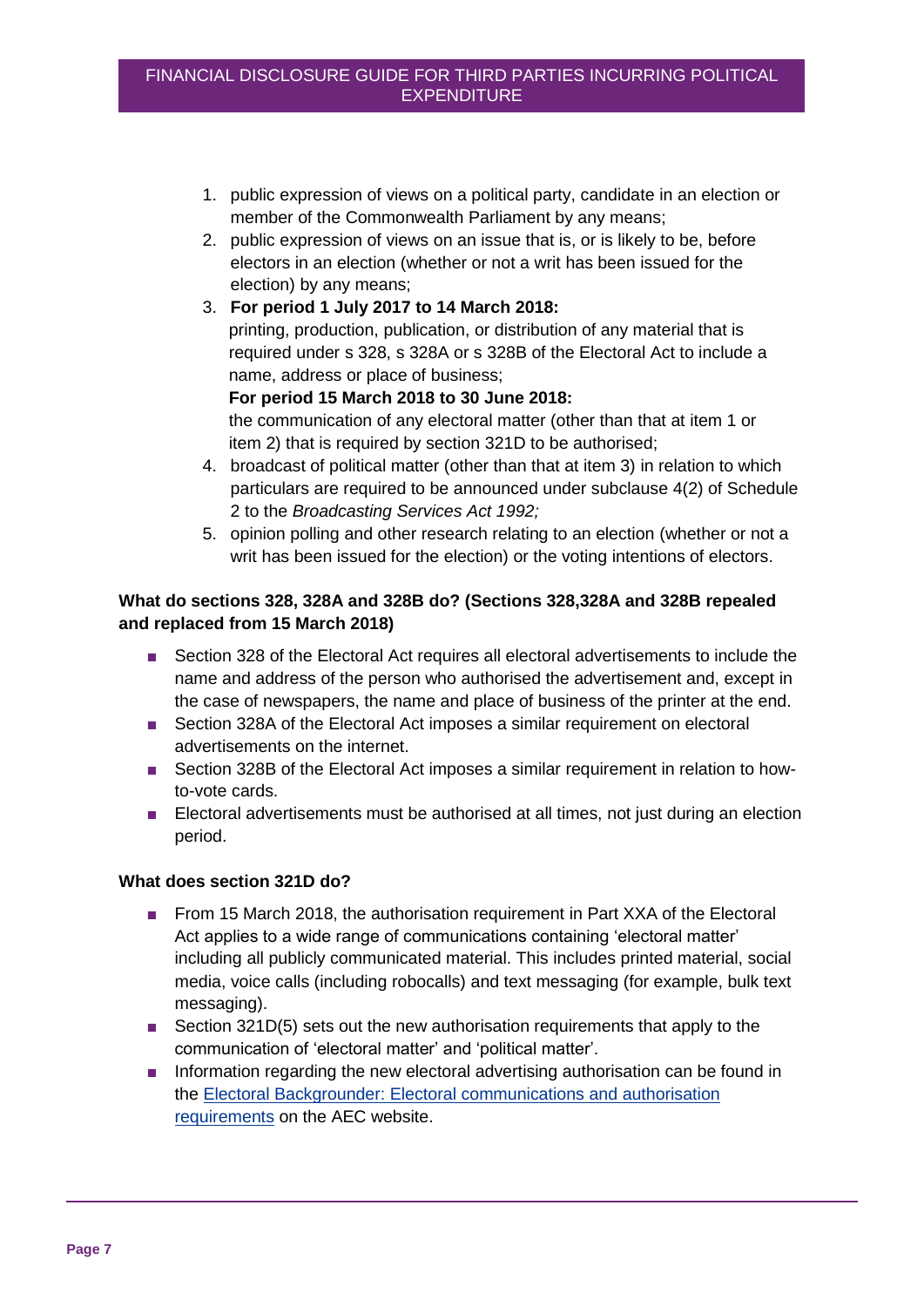#### **What is captured by the term 'political expenditure'?**

In regards to the assessment of what issues are before electors, the following needs to be considered:

- 1. Section 314AEB is interpreted in a way that confines its operation to situations where the primary or dominant purpose of the particular expenditure is one of the categories listed in subsection 314AEB(1).
- 2. Incidental expenditure or expenditure for a variety of purposes, of which only a minor aspect falls within one of the specified purposes, will not be considered political expenditure for the purpose of disclosure obligations.
- 3. The expression of views does not cover the presentation of merely factual information.
- 4. There is a distinction between an issue before electors in an election and other public issues. Merely because a person raises an issue in the public domain does not result in that being an issue before electors in an election.
- 5. In the absence of an actual election being called, to determine whether or not a matter is likely to be before electors involves assessment of how topical the issue is and the difference, if any, between the policy platforms of each party.
- 6. An assessment is required to ascertain the subjective purposes behind a specific public expression of the relevant issue.
- 7. The nearer in time the public expression to the possible date for holding an election, the more likely that the views will meet the subjective intention of placing an issue before electors in an election.

The above guidance should not be used as a substitute for specific legal advice on what does or does not constitute political expenditure for the purpose of the Electoral Act. Users of this guide are urged to seek their own independent advice where necessary.

#### **Gifts received for the purpose of political expenditure**

Section 314 of the Electoral Act requires disclosure of details of any gifts received within or outside the financial year from the same person/entity totalling more than the disclosure threshold, which the person then used (either wholly or partly), to incur or reimburse their political expenditure.



The disclosure threshold for the 2017–18 financial year is for amounts of more than \$13,500. This figure is indexed annually.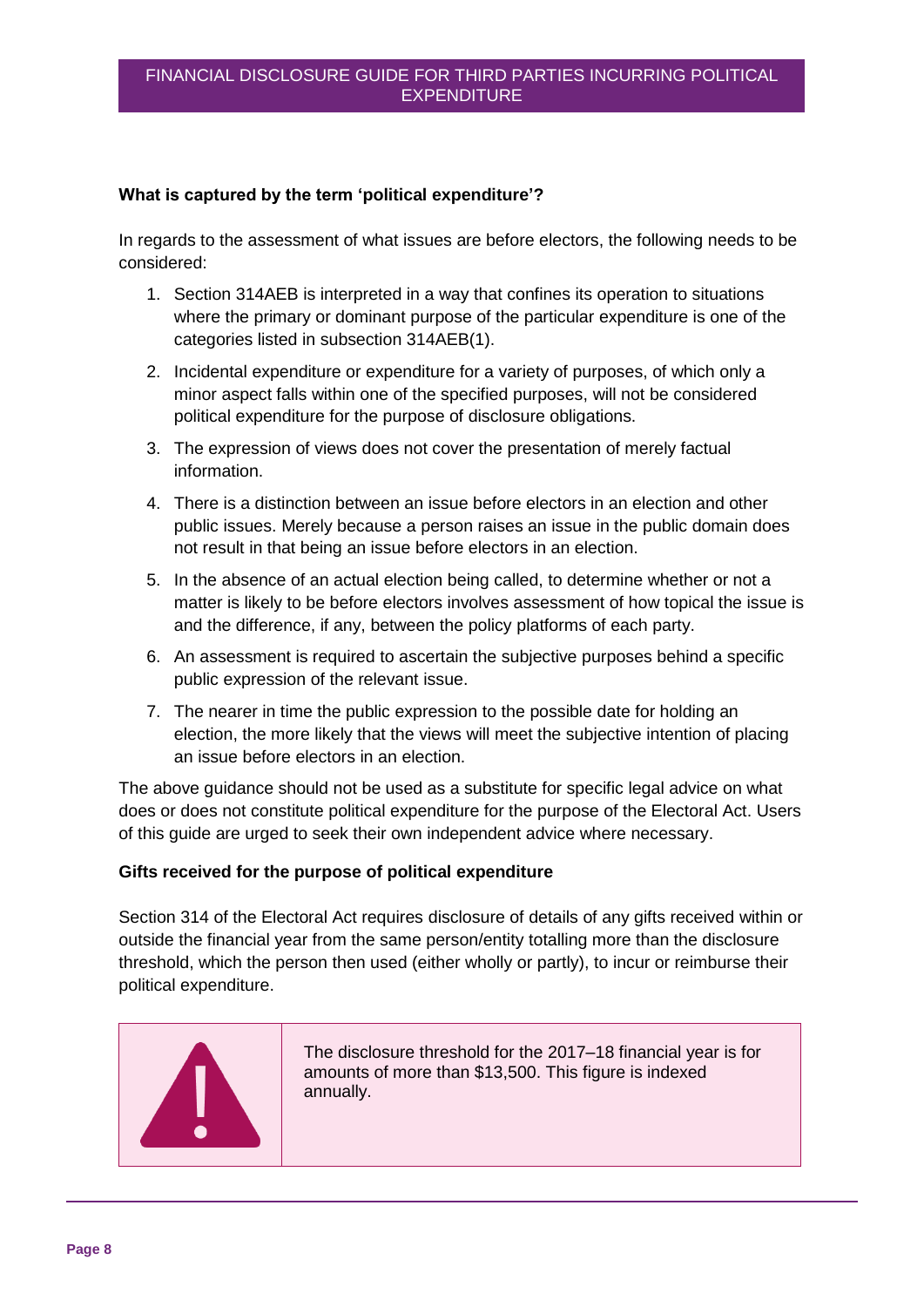## <span id="page-8-0"></span>**eReturns: portal to complete and lodge your return**

Third Parties can prepare and lodge their returns online via the eReturns portal. The eReturns portal can be accessed from [https://ereturns.aec.gov.au.](https://ereturns.aec.gov.au/) The easiest way to lodge your return accurately and on time is to use the eReturns portal; it is quick, secure and allows importing/exporting of files which eliminates transcription errors. To assist with completing a return online, the eReturns Third Party Quick Reference Guide, a step-by-step guide is available on the [AEC website.](http://www.aec.gov.au/Parties_and_Representatives/financial_disclosure/qrg/third-parties/index.htm) See Appendix 4 for more information.

# <span id="page-8-1"></span>**Reporting period**

The return covers the financial year 1 July 2017 to 30 June 2018. The AEC contacts the people and organisations it identifies (for example, from media advertisements) as possibly having annual disclosure obligations to advise them of their obligations. This **does not** absolve third parties who are not contacted by the AEC from completing and submitting returns.

# <span id="page-8-2"></span>**Due date for lodging returns**



Completed returns must be lodged by 17 November each year. Where 17 November falls on a Saturday, Sunday or public holiday, the return must be lodged by the next business day.

The AEC has no legislative discretion to extend this deadline.

Returns are published on the AEC website on the first working day of February.

## <span id="page-8-3"></span>**Penalties**

The Electoral Act imposes penalties for failure to properly complete and lodge a return. The AEC provides support, including this guide, to assist third parties to comply with their disclosure obligations.

The AEC deals with non-compliance as appropriate to the circumstances, including possible referral to the Commonwealth Director of Public Prosecutions. Refer to Appendix 3 of this guide for information relating to offences under the Electoral Act.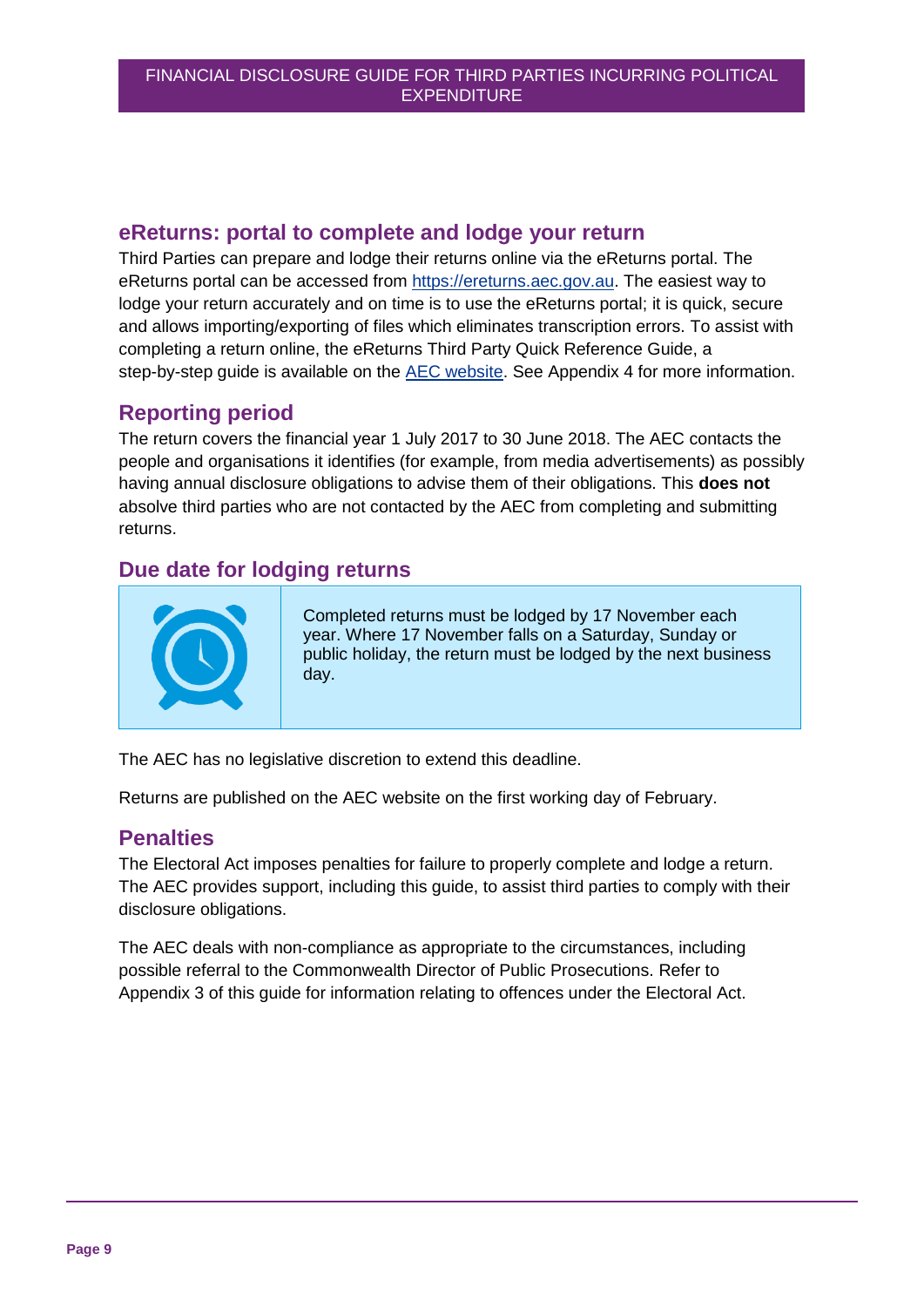# <span id="page-9-0"></span>**Information to be disclosed in the third party return of political expenditure**

# <span id="page-9-1"></span>**Part 1: Political expenditure for financial year 1 July 2017 to 30 June 2018**



Section 314AEB(1) of the Electoral Act requires that **political expenditure** incurred during the 2017–18 financial year for one or more of the five specified purposes and totalling more than the disclosure threshold must be disclosed.

Amounts less than the disclosure threshold are to be disclosed for each individual purpose if the total amount for **all** five purposes exceeds the disclosure threshold.

Expenditure for purposes other than the five categories listed is not political expenditure and is not required to be disclosed.

# <span id="page-9-2"></span>**Part 2: Gifts received for political expenditure for financial year 1 July 2017 to 30 June 2018**



Section 314AEC(2) of the Electoral Act requires that where a person receives a gift or gifts from the same person/entity totalling more than \$13,500, and the person then uses the gift/s (either wholly or partly) to incur political expenditure or reimburse such expenditure, each such gift must be disclosed.

This part of the return applies to a third party:

- who is required to complete the 'Political expenditure for financial year 1 July 2017 to 30 June 2018 part of the return
- who (whether within the 2017–18 financial year or not), received gifts/donations totalling more than \$13,500; **and** used that gift/donation, or part of it, to incur political expenditure reported in Part 1; or reimburse such expenditure.

These gifts/donations may have been received at any time, and not necessarily in the 2017–18 financial year.

Where a gift/donation of more than \$13,500 was received and used, in whole or in part, to incur political expenditure or reimburse such expenditure the following details must be disclosed in the return: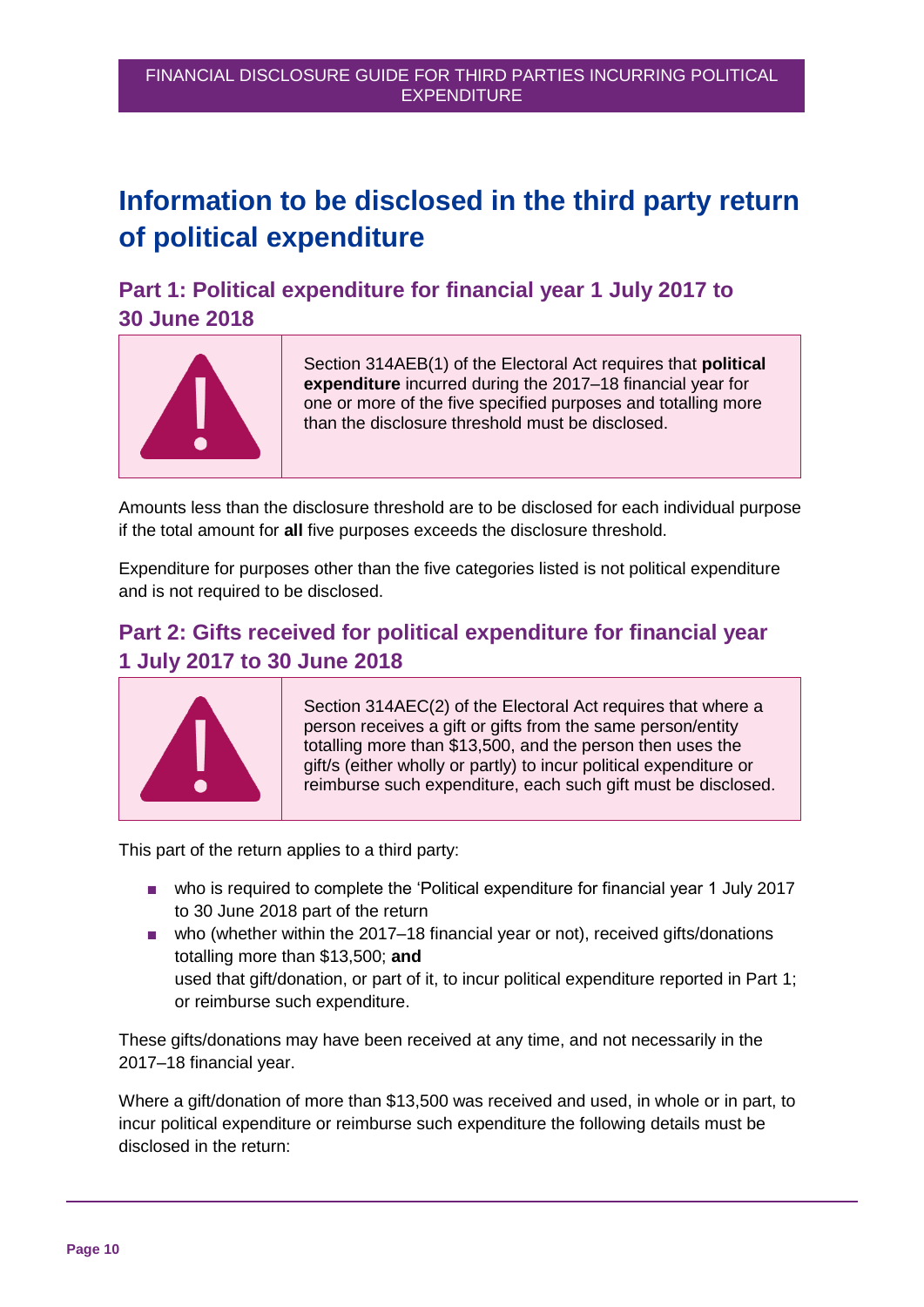- full name and address details of the person or organisation from whom the gift/donation was received
- the date each gift/donation was received
- the value or amount of each gift/donation received.

In the case of gifts/donations received from or on behalf of members of an unincorporated association (other than a registered industrial organisation), the name of the association and the name and address of **all** members of the executive committee of the association must be disclosed.

In the case of gifts/donations received from a trust or foundation, the title or description of the trust or foundation, along with the names and addresses of **all** trustees must be disclosed.

In any other case, the name and address of the person or organisation that made the gift/donation must be disclosed.

If no gifts/donations for political expenditure were received, Part 2 of the return should be marked 'nil'.

#### *Period covered*

Unlike the disclosure of political expenditure which is limited to the 2017–18 financial year, gifts/donations used to fund that expenditure must be disclosed even where they were received prior to 1 July 2017.

The following example may assist in clarifying the disclosure requirements when political expenditure is made in the 2017–18 financial year using gifts/donations that have been received in prior years:

- a third party received a gift of \$15,000 in the 2016–17 financial year
- in the 2017–18 financial year the third party incurred political expenditure of \$13,500.

As the third party has incurred political expenditure that is more than the disclosure threshold, the third party is required to disclose the expenditure in 'Part 1–Political expenditure for financial year 1 July 2017 to 30 June 2018' of the return.

■ To make the political expenditure of \$13,500 in the 2017–18 financial year, the third party used part of the \$15,000 gift received in the 2016–17 financial year.

As the third party has used a gift – received in a previous financial year and which was more than \$13,500 – to make political expenditure in the 2017–18 financial year, the third party is required to disclose the gift in Part 2 of the return.

If in a subsequent financial year to the 2017–18 financial year, the third party used the remaining part (\$12,000) of the \$15,000 gift received in the 2016–17 financial year together with another gift to make political expenditure, and the political expenditure is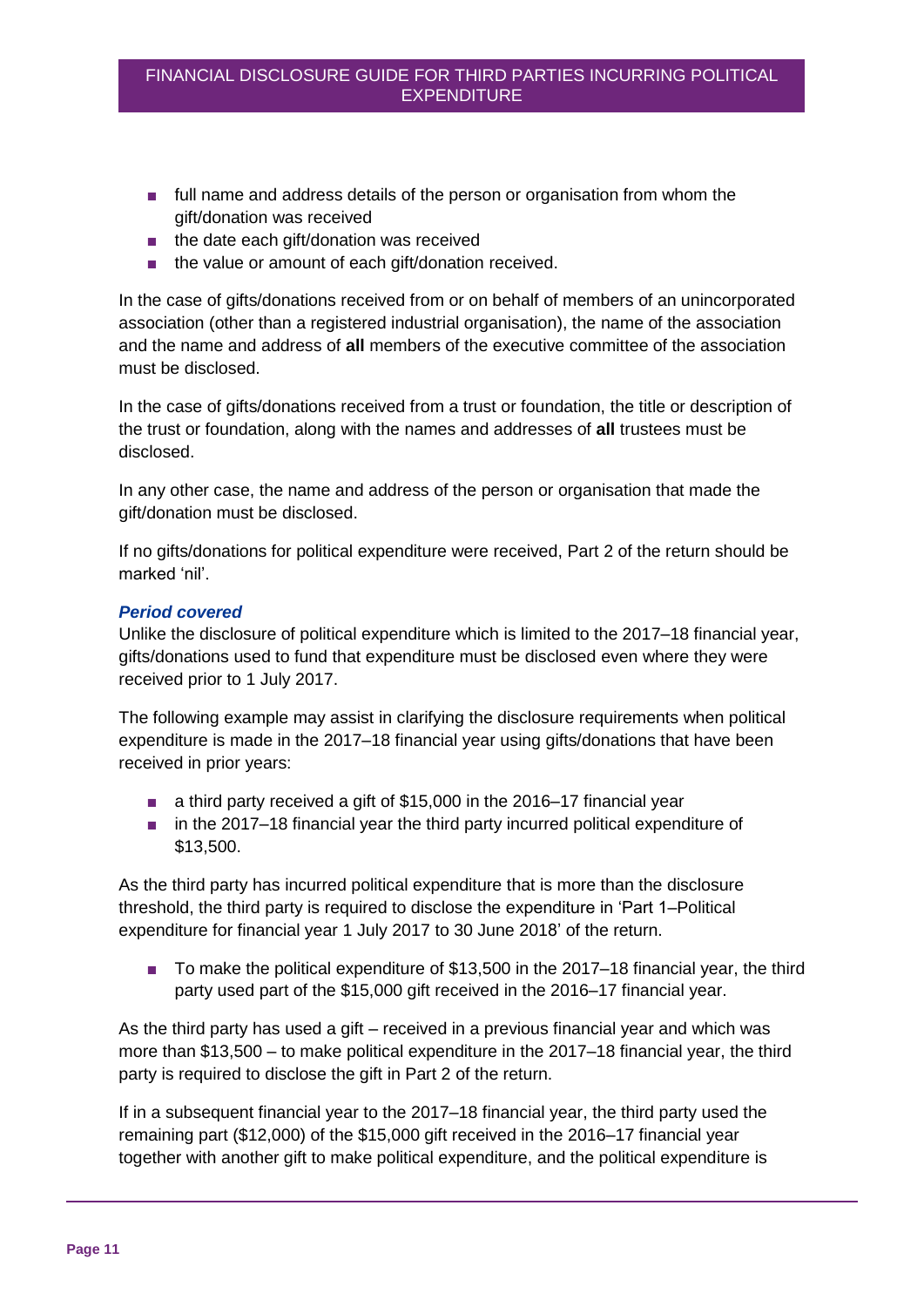greater than the disclosure threshold for that financial year, the third party will be required to disclose the \$15,000 as a gift received in the subsequent financial year's return. In this situation, the third party should include an explanatory note on the subsequent financial year's return that the gift has been disclosed previously.

# <span id="page-11-0"></span>**Incomplete returns**

Where a third party is unable to obtain all the information required to fully complete a return, a Notice of Incomplete Return **must be completed** and lodged with the Third Party Return of Political Expenditure.

Where it is necessary to submit a **Notice of Incomplete Return**:

- complete the Third Party Return of Political Expenditure as fully as possible
- complete the Notice of Incomplete Return
- lodge the Notice of Incomplete Return and the incomplete Third Party Return of Political Expenditure with the AEC at the same time.

The Notice of Incomplete Return contains three parts:

Part 1 – requires the full details of the information believed to be missing from the return.

Part 2 – requires:

- the reason the particulars listed in Part 1 were unable to be obtained; and
- the details of all attempts made to obtain the missing information.

Part 3 – requires:

- the full name/s and address details of the person/s believed to possess the missing particulars; **and**
- the reason why it is believed this person/s possesses the required information.

Lodgement of a Notice of Incomplete Return does not relieve a third party of the responsibility of making reasonable efforts to obtain the information required to complete the return.

The Electoral Act makes it clear that resorting to the lodgement of a Notice of Incomplete Return under section 318(1) is a last option. Section 318 demands diligence from persons completing disclosure returns. Complete and accurate disclosure is a legislative requirement and meeting that responsibility must be treated as an essential activity and accorded the necessary priority.

It is the responsibility of the person seeking to rely upon a Notice of Incomplete Return, to prove that they have been 'unable' to obtain the required information. The AEC needs to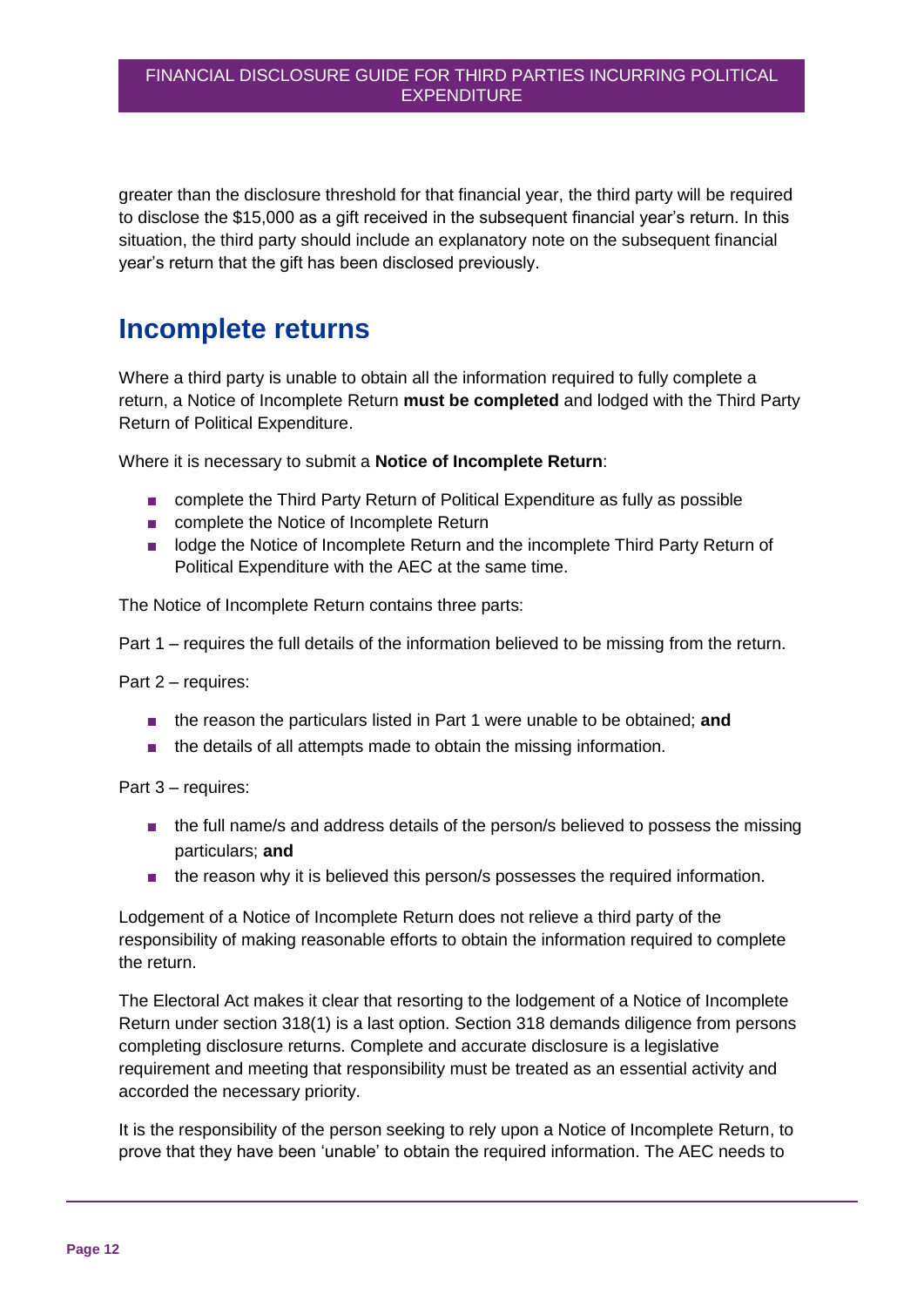be satisfied that all reasonable attempts have been made to obtain the missing information before it accepts a Notice of Incomplete Return.

The AEC may assess whether the lodgement of a Notice of Incomplete Return was used by a third party to avoid their responsibilities under the Electoral Act. In any such case the third party will be considered to not be able to claim protection under section 318 against prosecution for the offence of having lodged an incomplete return.

# <span id="page-12-0"></span>**Amending returns**

A request may be made to, or by the AEC seeking amendment of a return that has been lodged and subsequently found to be incomplete or incorrect. Amendments are processed through eReturns.

The Request for Amendment – Third Party Return of Political Expenditure should show the additions, deletions or variations from the information provided on the original return.

In order to avoid confusion or ambiguity when completing a Request for Amendment – Third Party Return of Political Expenditure, the record/s being changed should be clearly identified.

# <span id="page-12-1"></span>**Administration**

## <span id="page-12-2"></span>**Date for public inspection of annual returns**

Annual returns are made available for public inspection on the first working day of February each year.

Returns can be viewed:

- at<http://periodicdisclosures.aec.gov.au/>
- through public access terminals in AEC State Offices located in each state and territory capital city
- through public access terminals at the AEC National Office in Canberra.

## <span id="page-12-3"></span>**Record keeping**

Third parties like all other entities and organisations should keep adequate records.

Financial recording systems and procedures must be sufficient to enable the return, which will be publicly available, to be properly completed.

All transactions should be supported by source documents recording the details of individual transactions.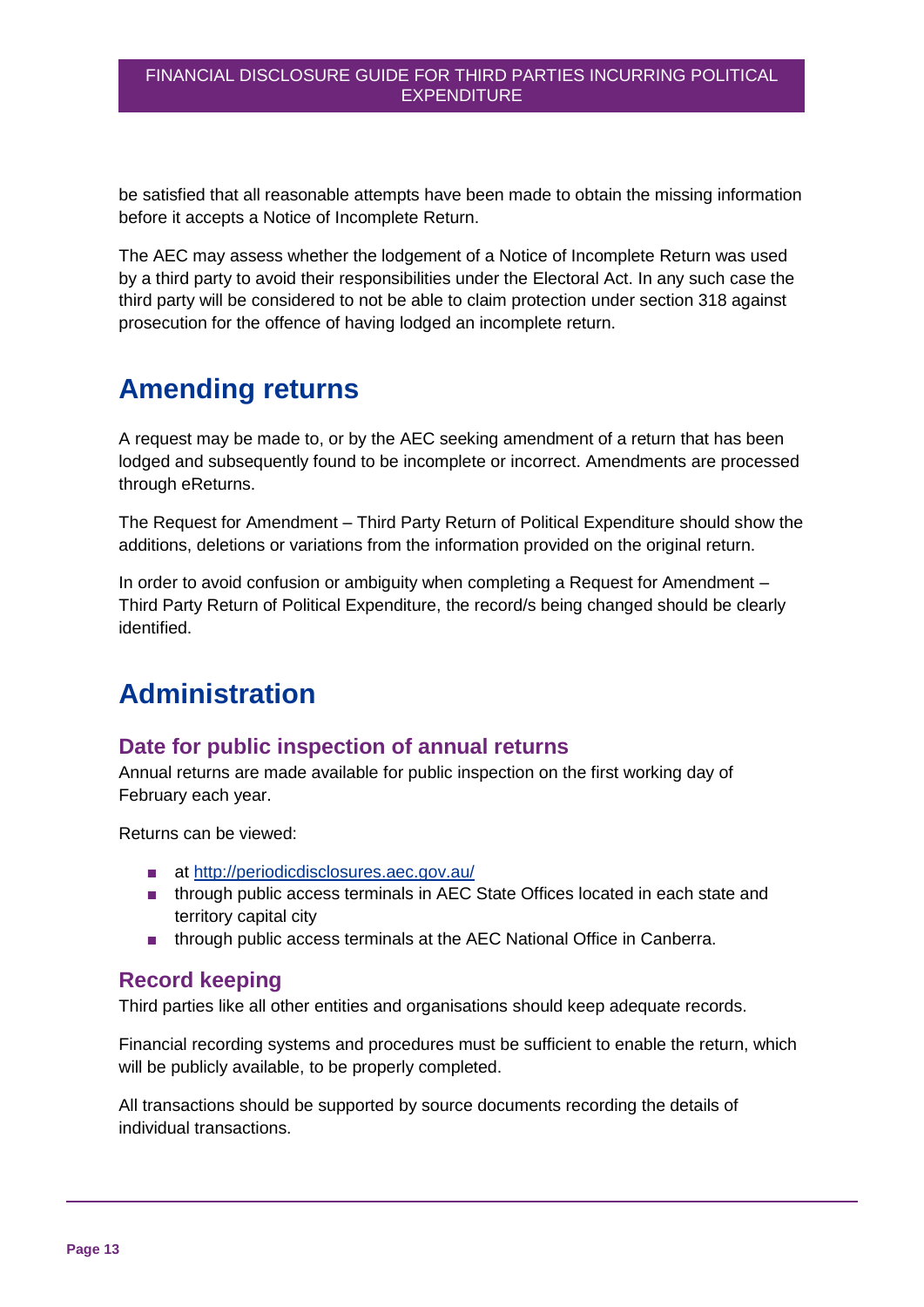Examples of source documents are could be:

- receipts
- tax invoices
- loan documents
- wages records
- bank deposit books and cheque butts
- bank account statements
- credit card statements.

A third party should also ensure they have complied with the requirements of sections 328, 328A and 328B (repealed 14 March 2018) and section 321D (from 15 March 2018) of the Electoral Act and subclause 4(2) of Schedule 2 of the *Broadcasting Services Act 1992*.

For the purposes of disclosure as described in Part XX of the Electoral Act, relevant records, whether formal or informal, should be retained for a minimum of three years. Receipt books, bank records, receipts registers, source documents and working papers supporting the completion of the return should be kept for this period.

# <span id="page-13-0"></span>**Offences**

Sections 315 and 316 of the Electoral Act contain penalty provisions for offences against the funding and disclosure provisions. Refer to Appendix 3 for details of penalties.

The AEC aims to assist third parties to fulfil their obligations under the Electoral Act. Where there has been a breach of the Electoral Act, the AEC may refer matters to the Commonwealth Director of Public Prosecutions.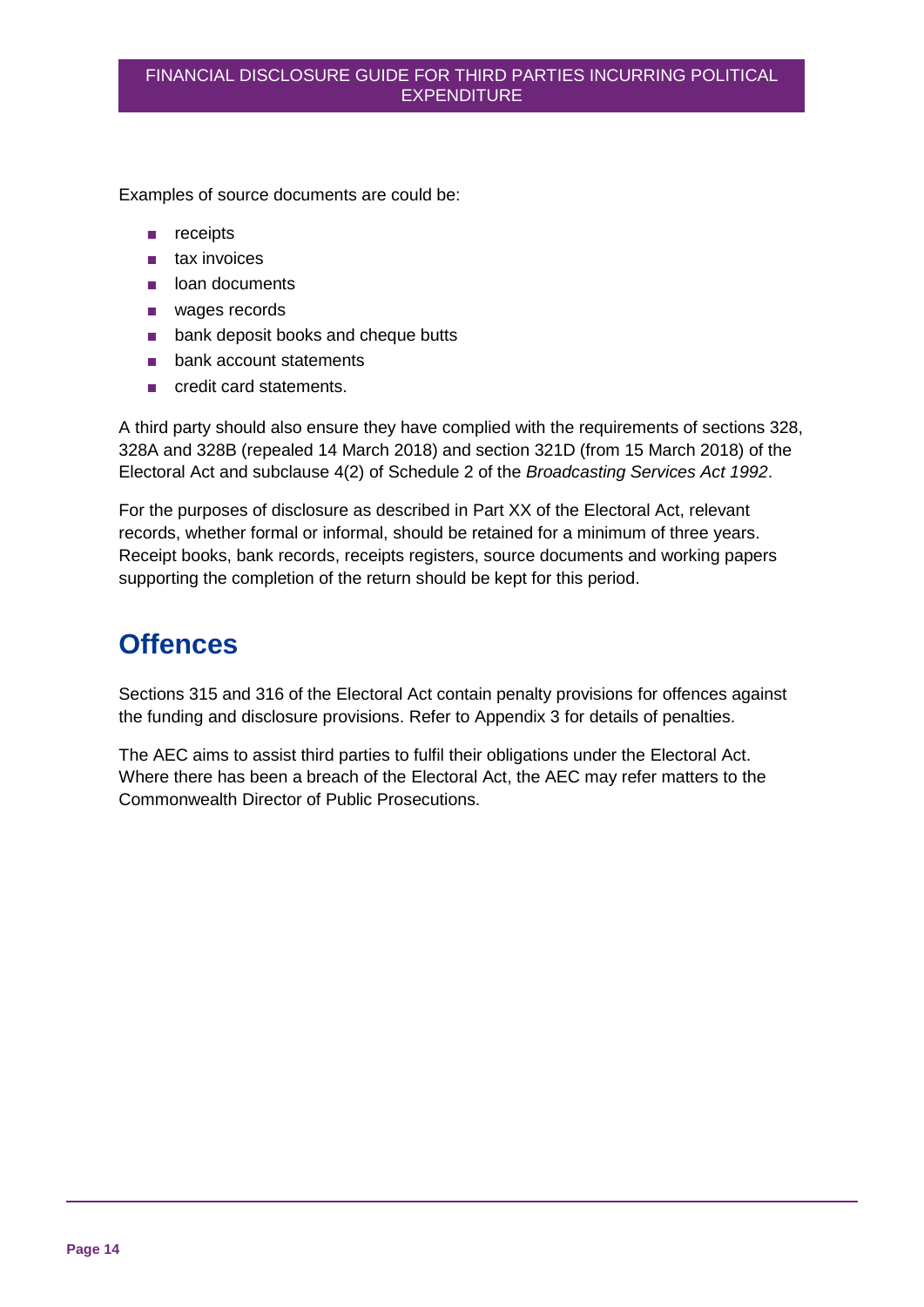# <span id="page-14-0"></span>**Appendix 1**

# <span id="page-14-1"></span>**Glossary of terms**

| <b>AEC</b>                  | <b>Australian Electoral Commission</b>                                                                                                                                                                                                                                                                                                                                                                                                                                                                                                                                                                                                                                                                                                                                       |  |  |
|-----------------------------|------------------------------------------------------------------------------------------------------------------------------------------------------------------------------------------------------------------------------------------------------------------------------------------------------------------------------------------------------------------------------------------------------------------------------------------------------------------------------------------------------------------------------------------------------------------------------------------------------------------------------------------------------------------------------------------------------------------------------------------------------------------------------|--|--|
| <b>Associated entity</b>    | An entity which:                                                                                                                                                                                                                                                                                                                                                                                                                                                                                                                                                                                                                                                                                                                                                             |  |  |
|                             | is controlled by one or more registered political parties; or<br>п<br>operates wholly, or to a significant extent, for the benefit<br>m.<br>of one or more registered political parties; or<br>is a financial member of a registered political party; or<br><b>COL</b><br>on whose behalf another person is a financial member of<br>$\mathbf{r}$<br>a registered political party; or<br>has voting rights in a registered political party; or<br><b>College</b><br>on whose behalf another person has voting rights in a<br>п<br>registered political party.<br>It can include companies holding assets for a political party,<br>investment or trust funds, fundraising organisations, groups and<br>clubs, and trade unions or corporate members of political<br>parties. |  |  |
| <b>Campaign committees</b>  | A campaign committee, in relation to a candidate or group,                                                                                                                                                                                                                                                                                                                                                                                                                                                                                                                                                                                                                                                                                                                   |  |  |
|                             | means a body of persons appointed or engaged to form a<br>committee to assist the campaign of the candidate or group in an<br>election.                                                                                                                                                                                                                                                                                                                                                                                                                                                                                                                                                                                                                                      |  |  |
| <b>Debt</b>                 | Debt is any sum for which a legal obligation to pay exists as at<br>the end of the financial year. It includes loans, mortgages,<br>leases, unpaid invoices and goods and services received but not<br>yet paid for.                                                                                                                                                                                                                                                                                                                                                                                                                                                                                                                                                         |  |  |
| <b>Disclosure threshold</b> |                                                                                                                                                                                                                                                                                                                                                                                                                                                                                                                                                                                                                                                                                                                                                                              |  |  |
|                             | Detailed disclosure must be made of receipts totalling more than<br>\$13,500 and debts totalling more than \$13,500 at 30 June 2018.<br>This threshold is indexed annually.                                                                                                                                                                                                                                                                                                                                                                                                                                                                                                                                                                                                  |  |  |
| <b>Donor</b>                | A person, organisation or other body other than a political party,<br>an associated entity or a candidate in a federal election who is<br>under an obligation to furnish a disclosure return because they<br>made a donation.                                                                                                                                                                                                                                                                                                                                                                                                                                                                                                                                                |  |  |
| <b>Gift or donation</b>     | Any disposition of property made by a person to another person,<br>otherwise than by will, and without consideration or with<br>inadequate consideration.                                                                                                                                                                                                                                                                                                                                                                                                                                                                                                                                                                                                                    |  |  |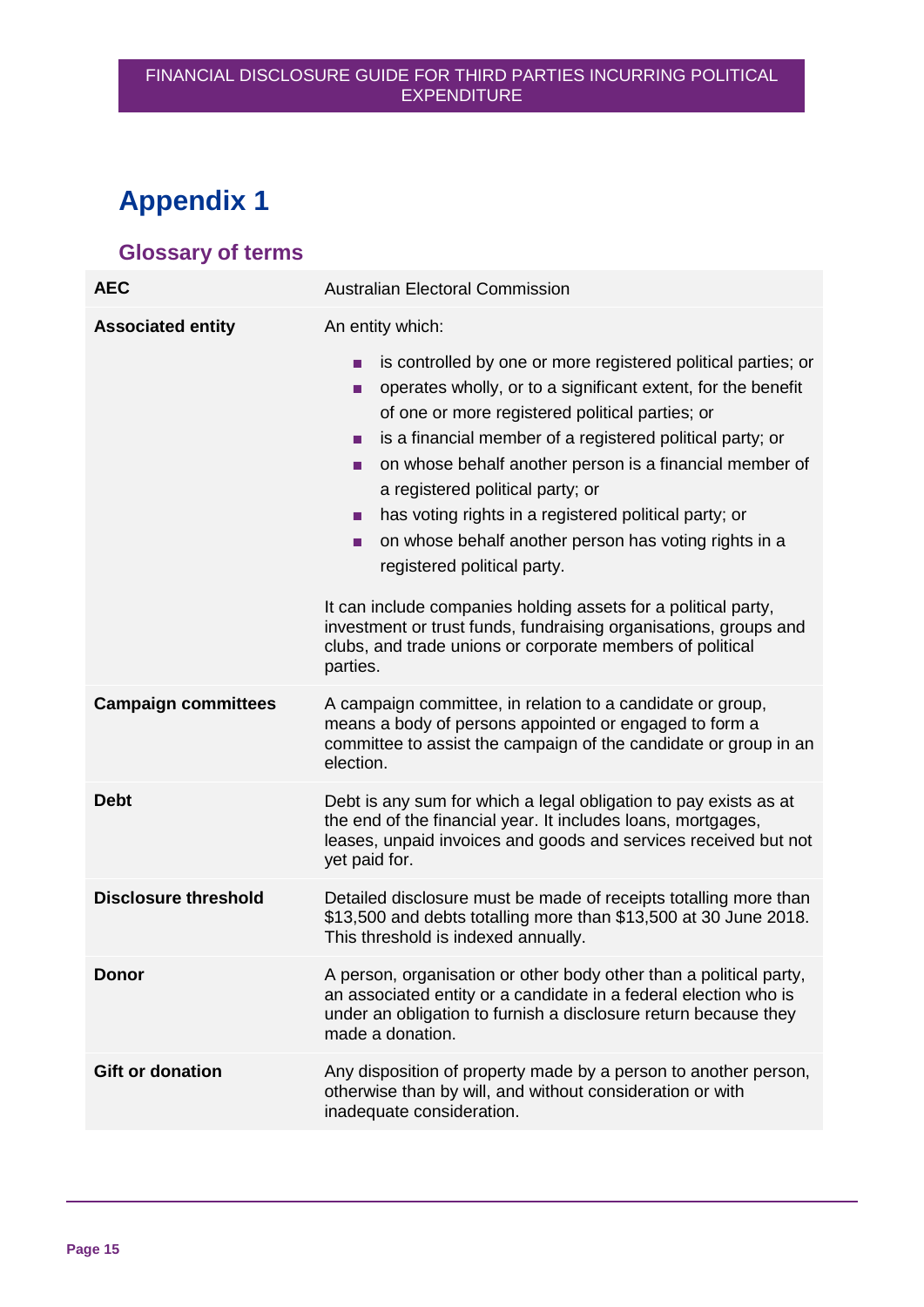| Gifts-in-kind                     | Non-cash donations. For example, receipt of an asset or service,<br>discounts other than in the normal course of business and non-<br>commercial or excessive payment for goods or services<br>(including membership). Gifts-in-kind must be disclosed for an<br>amount that reflects the fair value, that is, normally the<br>commercial or sale value of the item or service.<br>Examples of gifts-in-kind:<br>the donation of legal advice by a solicitor<br>$\mathbf{r}$<br>the donation of the use of premises to conduct campaign<br>activities. |  |
|-----------------------------------|--------------------------------------------------------------------------------------------------------------------------------------------------------------------------------------------------------------------------------------------------------------------------------------------------------------------------------------------------------------------------------------------------------------------------------------------------------------------------------------------------------------------------------------------------------|--|
| <b>Indexation</b>                 | The disclosure threshold is indexed to the All Groups Consumer<br>Price Index. A listing of past disclosure thresholds is available on<br>the AEC website.                                                                                                                                                                                                                                                                                                                                                                                             |  |
| <b>Joint Senate group</b>         | A Senate group endorsed by more than one political party.                                                                                                                                                                                                                                                                                                                                                                                                                                                                                              |  |
| <b>Party unit</b>                 | A party unit, in relation to a candidate or group, means a body of<br>persons appointed or engaged to form a committee to assist the<br>campaign of the candidate or group in an election. Sometimes<br>known as campaign committees.                                                                                                                                                                                                                                                                                                                  |  |
| <b>Period of disclosure</b>       | Annual returns cover a financial year that is, the period from<br>1 July to 30 June.                                                                                                                                                                                                                                                                                                                                                                                                                                                                   |  |
| <b>Public inspection</b>          | Disclosure thresholds are available for inspection by the public<br>at http://periodicdisclosures.aec.gov.au/, through public access<br>terminals in AEC State Offices located in each state and territory<br>capital city and at the AEC National Office in Canberra. Annual<br>returns are available from the first working day in February each<br>year.                                                                                                                                                                                            |  |
| <b>Registered political party</b> | For the purpose of this guide, this terms means a political party<br>registered with the AEC, or any state or territory branch of a<br>federally registered political party. Registration with a state or<br>territory electoral office does not confer federal registration.                                                                                                                                                                                                                                                                          |  |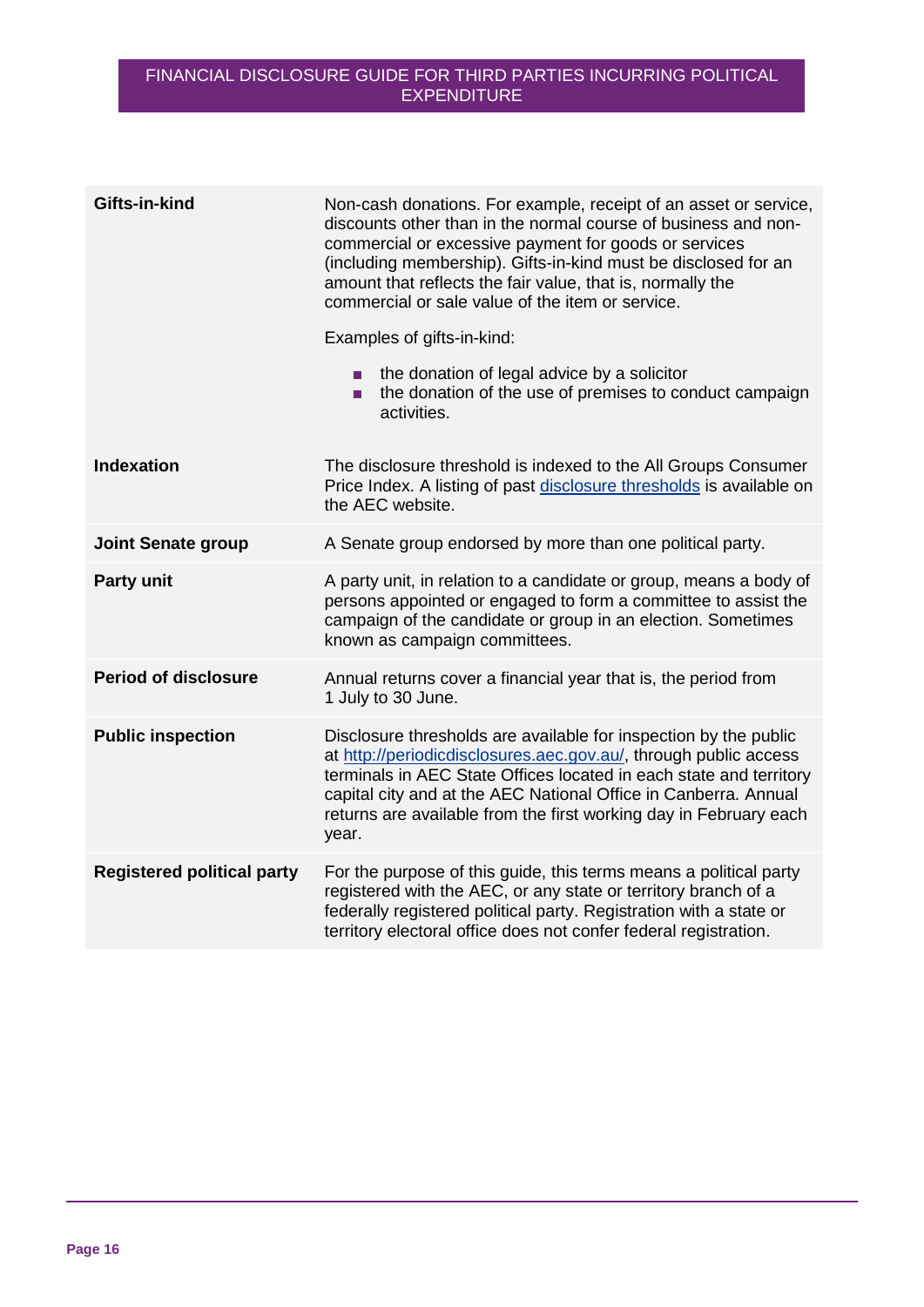| <b>Related body corporate</b> | Section 50 of the Corporations Act 2001 provides that where a<br>body corporate is:                                                                                                                                                                                                                                                                                                                  |
|-------------------------------|------------------------------------------------------------------------------------------------------------------------------------------------------------------------------------------------------------------------------------------------------------------------------------------------------------------------------------------------------------------------------------------------------|
|                               | a holding company of another body corporate<br>п<br>a subsidiary of another body corporate or<br>п<br>a subsidiary of a holding company of another body<br>п<br>corporate<br>the first-mentioned body and the other body are 'related' to each<br>other.<br>Transactions of related body corporates should be consolidated<br>when determining whether the disclosure threshold has been<br>reached. |
| Senate group                  | Two or more candidates for election to the Senate who made a<br>written request to the AEC with their nominations that their<br>names be grouped on the ballot-paper, or grouped in a specified<br>order.                                                                                                                                                                                            |
| <b>State branch</b>           | A branch or division of a federally registered political party<br>organised on the basis of a state or territory. State branches are<br>treated as separate political parties for funding and disclosure<br>purposes.                                                                                                                                                                                |
| <b>The Electoral Act</b>      | The Commonwealth Electoral Act 1918.                                                                                                                                                                                                                                                                                                                                                                 |
| Third party                   | Third party is a generic term used to describe a person or<br>organisation other than a political party, candidate, senate group<br>or donor, who incurs political expenditure or who received gifts<br>to make such expenditure.                                                                                                                                                                    |
|                               | An example of an organisation which may have an obligation to<br>complete a Third Party Return of Political Expenditure might be<br>an organisation such as GetUp! (which has the broad aim of<br>'increasing democratic participation', but which is not officially<br>linked to one political party).                                                                                              |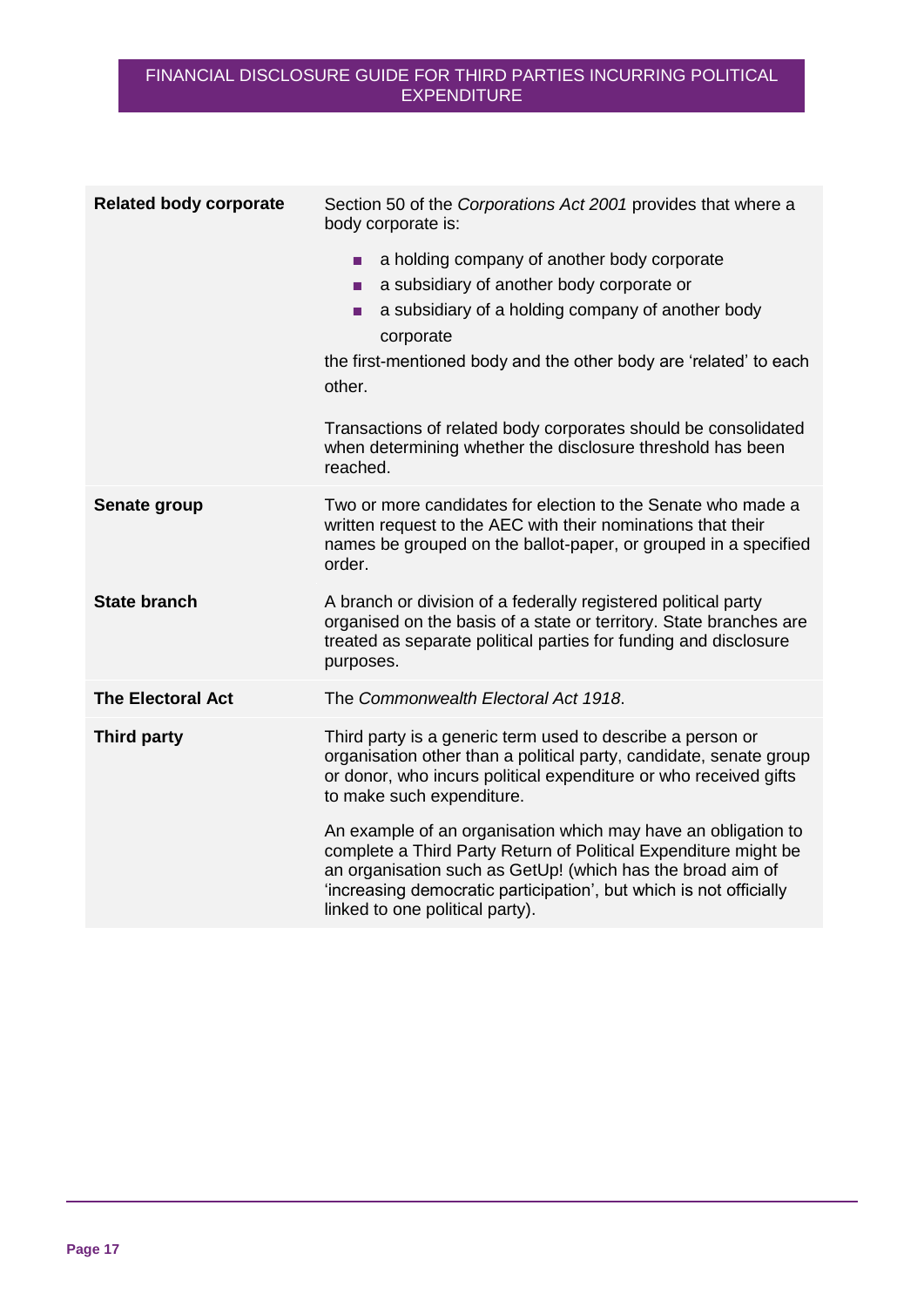| <b>Volunteer labour</b> | A service provided free of charge to a party by an office holder of<br>the party or a party member, or by any other person where that<br>service is not one for which that person normally receives<br>payment. Volunteer labour provided to a registered political party<br>does not need to be disclosed as a gift by that person or the<br>registered political party. |
|-------------------------|---------------------------------------------------------------------------------------------------------------------------------------------------------------------------------------------------------------------------------------------------------------------------------------------------------------------------------------------------------------------------|
|                         | Examples of volunteer labour could include:<br>the donation of legal advice by a solicitor who is a party<br>$\mathbb{Z}$<br>member<br>a person handing out how-to-vote cards.                                                                                                                                                                                            |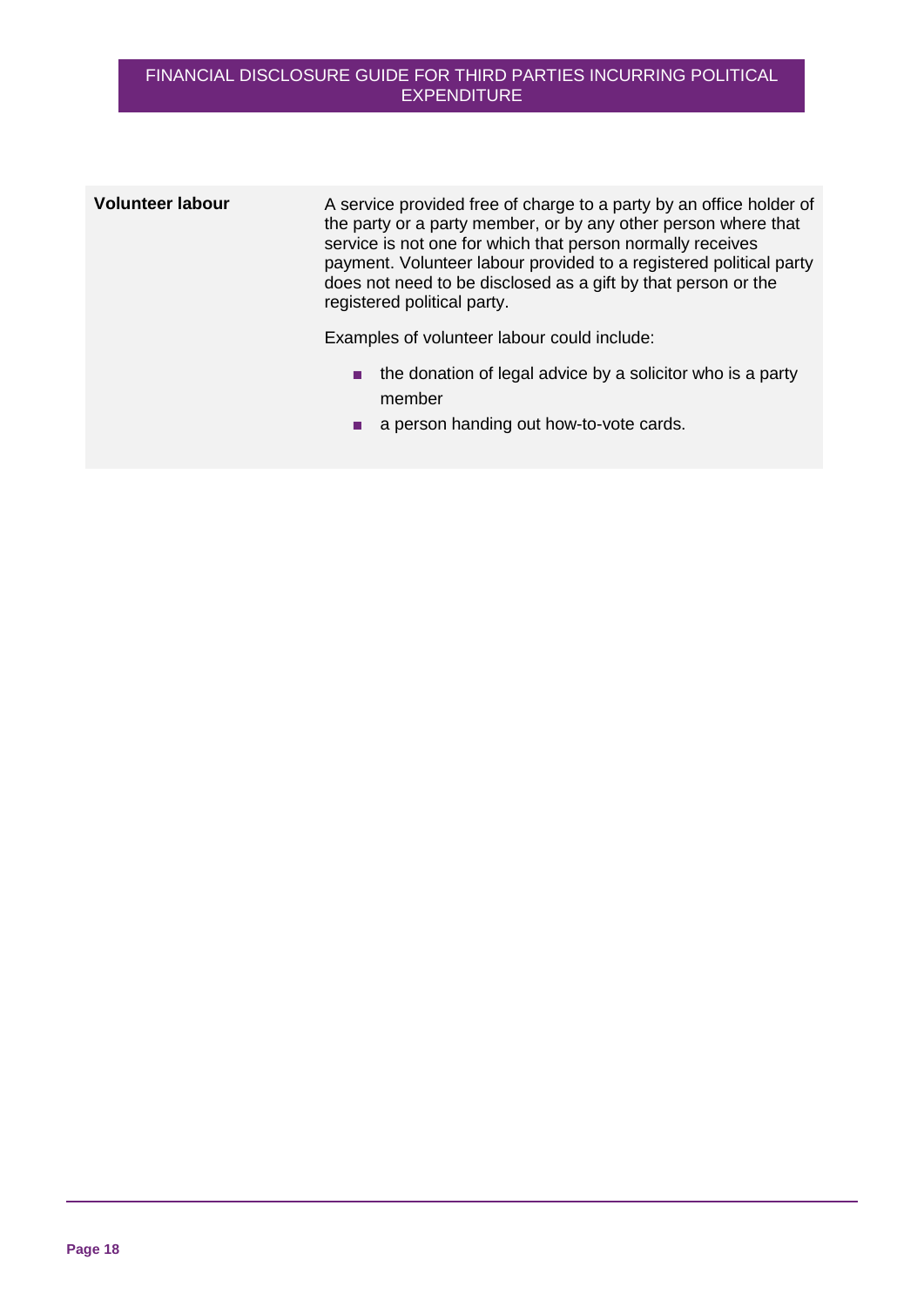# <span id="page-18-0"></span>**Appendix 2**

## <span id="page-18-1"></span>**Disclosure Legislative Reference Guide**

Part XX of the Electoral Act deals with election funding and financial disclosure. It contains seven divisions:

- Division 1 provides definitions relevant to the part. Note that section 4 of the Electoral Act contains definitions relevant to the Electoral Act as a whole.
- Division 2 deals with the appointment and administration of party agents and candidate agents.
- Division 3 deals with election funding.
- Divisions 4 and 5 deal with the disclosure of election donations and electoral expenditure by candidates and Senate groups and disclosures by donors to political parties and candidates.
- Division 5A deals with the annual returns of registered political parties, associated entities and third parties who incur electoral expenditure and receive any gifts/donations for political expenditure.
- Division 6 deals with offences, compliance investigations, incomplete and amended returns, public inspection and indexation.

The following sections underpin the financial returns disclosure scheme:

#### **Candidate (including Senate group member) election period returns**

- election donations—s 304(2)
- electoral expenditure—s 308 and s 309(2)
- nil returns required—s 307(1) and s 313(1)

## **Senate group election period returns**

- election donations—s 304(3)
- electoral expenditure—s 308 and s 309(3)
- returns not required if group endorsed by a single party—s 304(3A) and s 309(1A)
- nil returns required—s 307(2) and s 313(2)

#### **Donor election period returns**

- donations to candidates—s 305A(1)
- donations received—s 305A(2)

#### **Donor annual returns**

- donations to political parties—s 305B
- donations received—s 305B(3A)

#### **Third party annual returns**

- political expenditure—s 314AEB
- gifts received for political expenditure—s 314AEC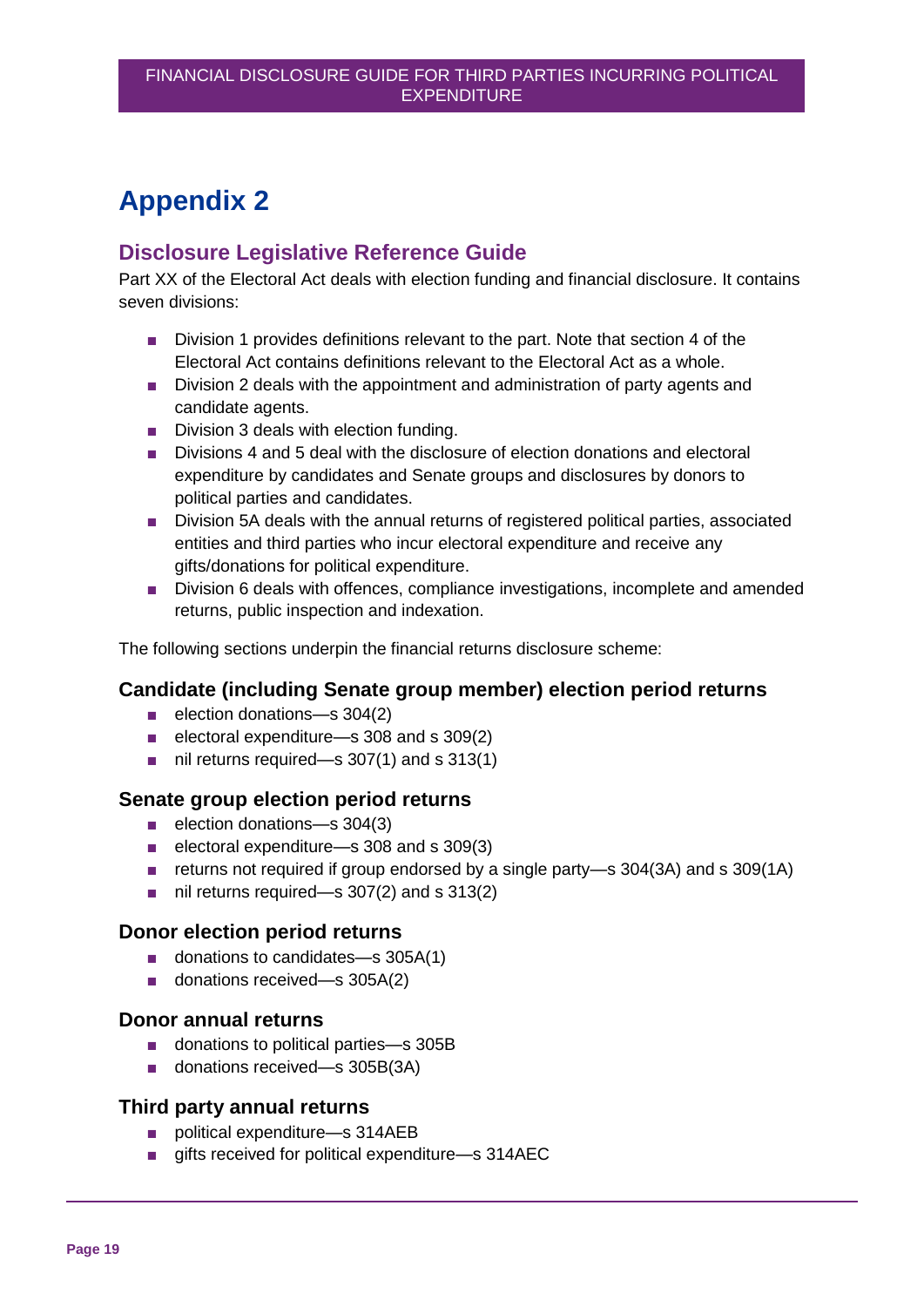## **Associated entity annual returns**

- receipts—s 314AEA(1)(a)
- payments—s 314AEA(1)(b)
- $\blacksquare$  debts—s 314AEA(1)(c)
- capital contributions—s 314AEA(3)

## **Political party annual returns**

- receipts—s 314AB and s 314AC
- payments—s 314AB
- loans—s 314AB and s 314AE

The following sections are also directly relevant to the financial disclosure scheme:

- Unlawful gifts—s 306
- Unlawful loans—s 306A
- Offences—s 315
- Compliance investigations—s 316
- Incomplete information—s 318
- Amendment of returns—s 319A
- Public inspection of returns—s 320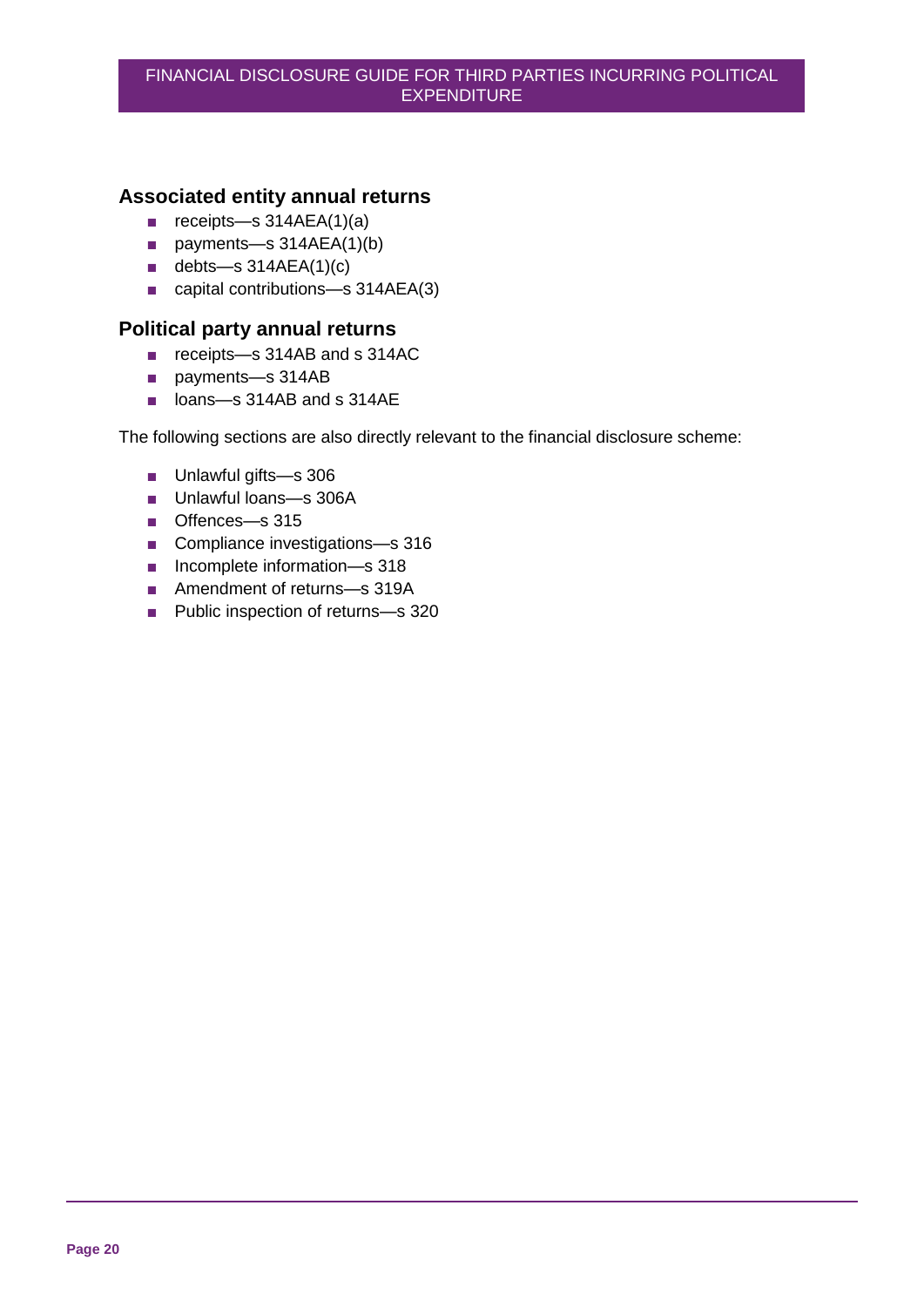# <span id="page-20-0"></span>**Appendix 3**

# <span id="page-20-1"></span>**Penalties relating to the Commonwealth disclosure scheme**

| <b>Offence</b>                                                                                     | Section of the<br><b>Electoral Act</b> | <b>Maximum penalty</b>                                                                                                                                         |
|----------------------------------------------------------------------------------------------------|----------------------------------------|----------------------------------------------------------------------------------------------------------------------------------------------------------------|
| Failure to lodge a return by the due date                                                          | 315(1)                                 | Up to 50 penalty units for agent of<br>political party                                                                                                         |
|                                                                                                    |                                        | Up to 10 penalty units in any<br>other case                                                                                                                    |
| Lodging an incomplete return                                                                       | 315(2)(a)                              | Up to 10 penalty units                                                                                                                                         |
| Failure to retain records for three years                                                          | $315(2)(b)$ and 317                    | Up to 10 penalty units                                                                                                                                         |
| Including false and misleading information<br>in a return                                          | $315(3)$ and $(4)$                     | Up to 100 penalty units for agent<br>of political party                                                                                                        |
|                                                                                                    |                                        | Up to 50 penalty units any other<br>person                                                                                                                     |
| Providing false or misleading information<br>for inclusion in a return                             | 315(7)                                 | 10 penalty units                                                                                                                                               |
| A person convicted of having failed to<br>lodge a return, who continues not to lodge<br>the return | 315(8)                                 | Up to 1 penalty unit per day for<br>each day the return is<br>outstanding. The penalty accrues<br>from the day following the day of<br>the initial conviction. |
| Failure or refusal to comply with a notice<br>relating to a compliance investigation               | $316(5)$ and $(5A)$                    | 10 penalty units                                                                                                                                               |
| Providing false or misleading information<br>during a compliance investigation                     | 316(6)                                 | 10 penalty units or imprisonment<br>for 6 months, or both                                                                                                      |
| Discriminating against a donor                                                                     | 327(2)                                 | 50 penalty units or imprisonment<br>for 2 years or both for an<br>individual                                                                                   |
|                                                                                                    |                                        | 200 penalty units for a body<br>corporate                                                                                                                      |